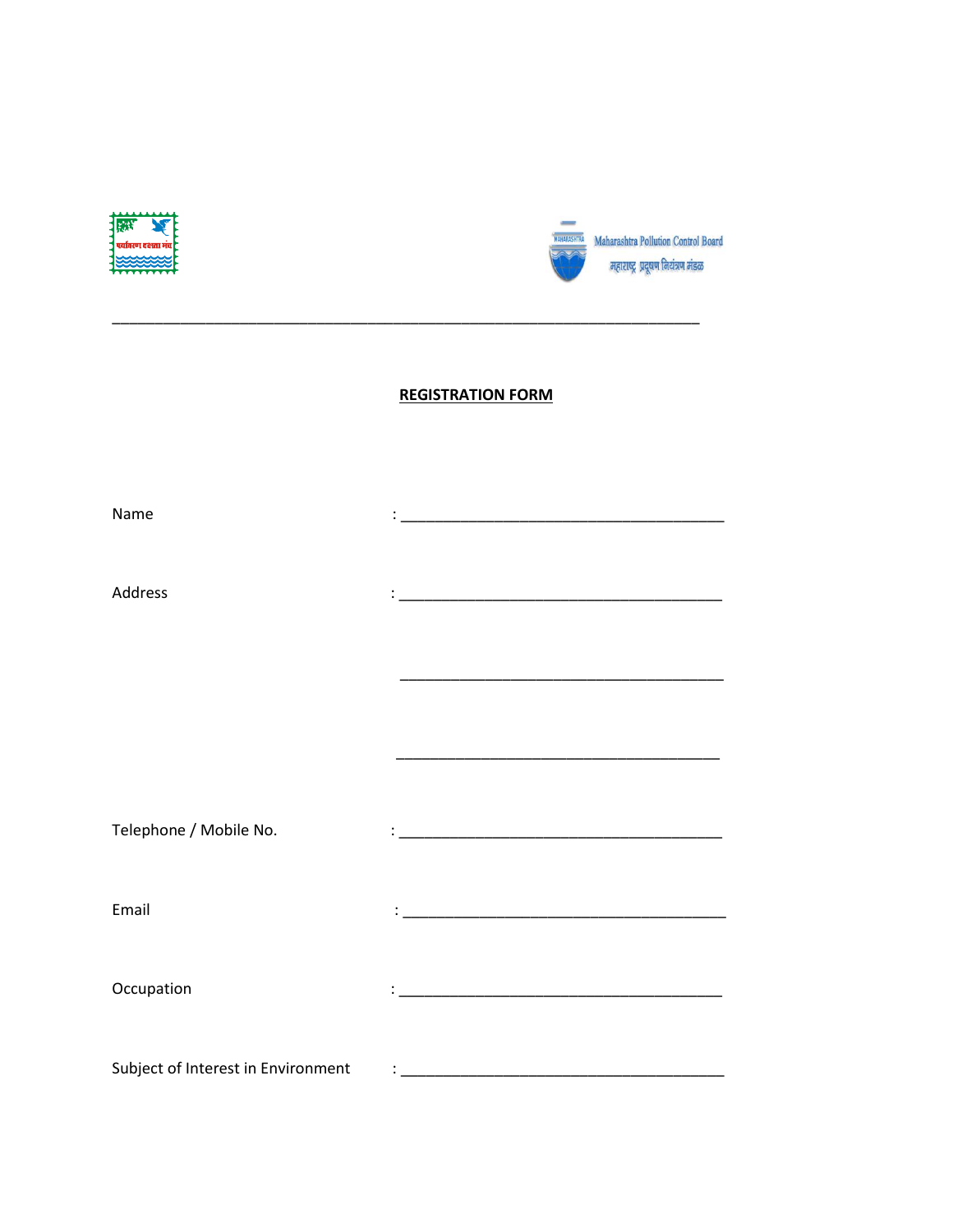| Member of any Environmental |  |
|-----------------------------|--|
| Organization                |  |
|                             |  |
|                             |  |
| Member of any Film Society  |  |
|                             |  |
|                             |  |

\_\_\_\_\_\_\_\_\_\_\_\_\_\_\_\_\_\_\_\_\_\_\_\_\_\_\_\_\_\_\_\_\_\_\_\_\_\_

Signature of Participant Signature of Authorised Signatory

**For further details please contact: Sanjay Bhuskute: 9869440185, Prasad Date- 9869242871.**

\_\_\_\_\_\_\_\_\_\_\_\_\_\_\_\_\_\_\_\_ \_\_\_\_\_\_\_\_\_\_\_\_\_\_\_\_\_\_\_\_\_\_\_\_\_\_\_\_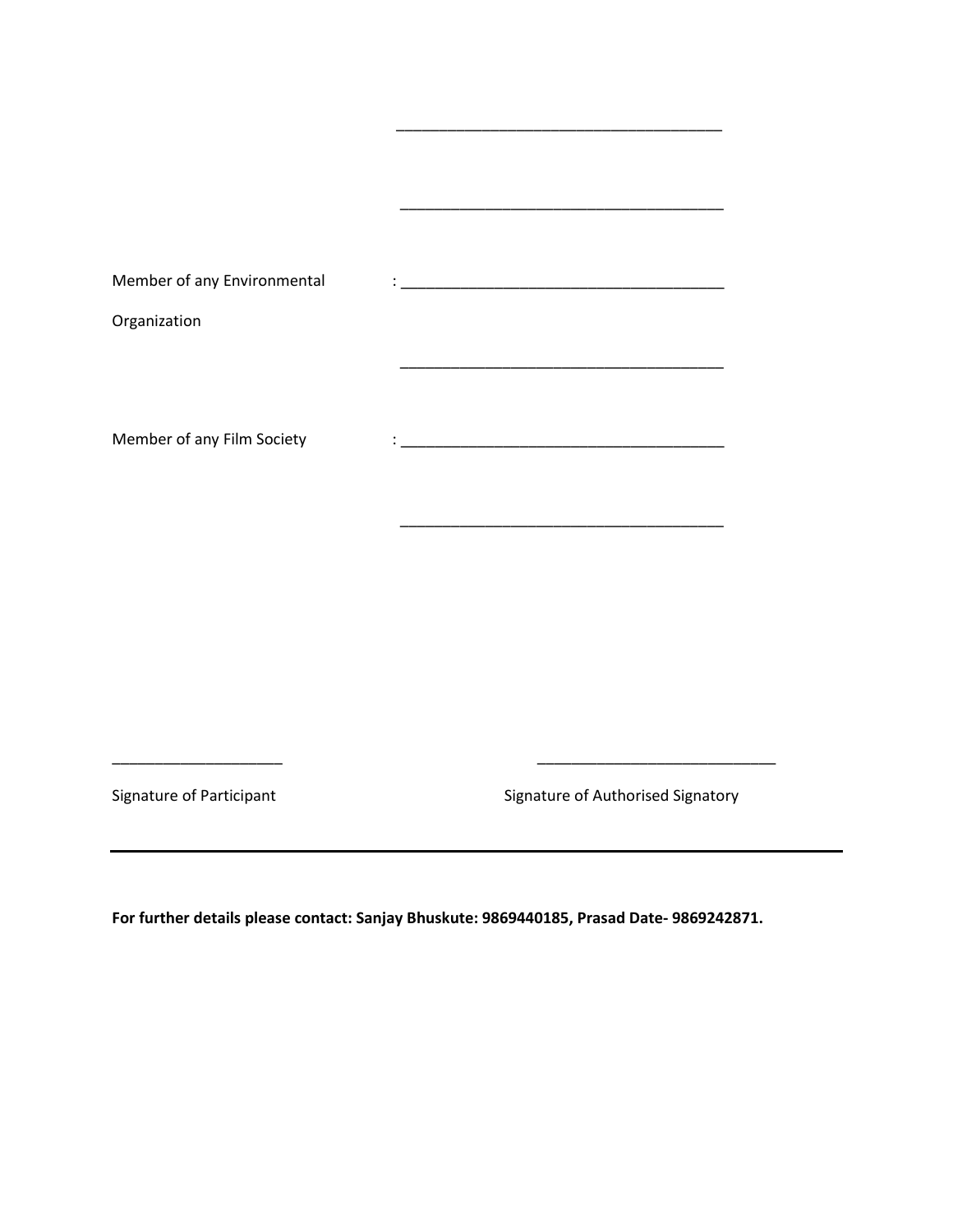### **Details of Films**

| Original Title                    |                                   |
|-----------------------------------|-----------------------------------|
| Language                          |                                   |
| <b>Production Year</b>            |                                   |
| Length in minutes                 |                                   |
| Group                             | : PROFFESSIONAL<br><b>AMATURE</b> |
| Format (CD/ DVD / Other)          |                                   |
| Value of Print (in Indian Rupees) |                                   |
| Awards (if any)                   |                                   |
|                                   |                                   |
|                                   |                                   |
| <b>Brief Synopsis</b>             |                                   |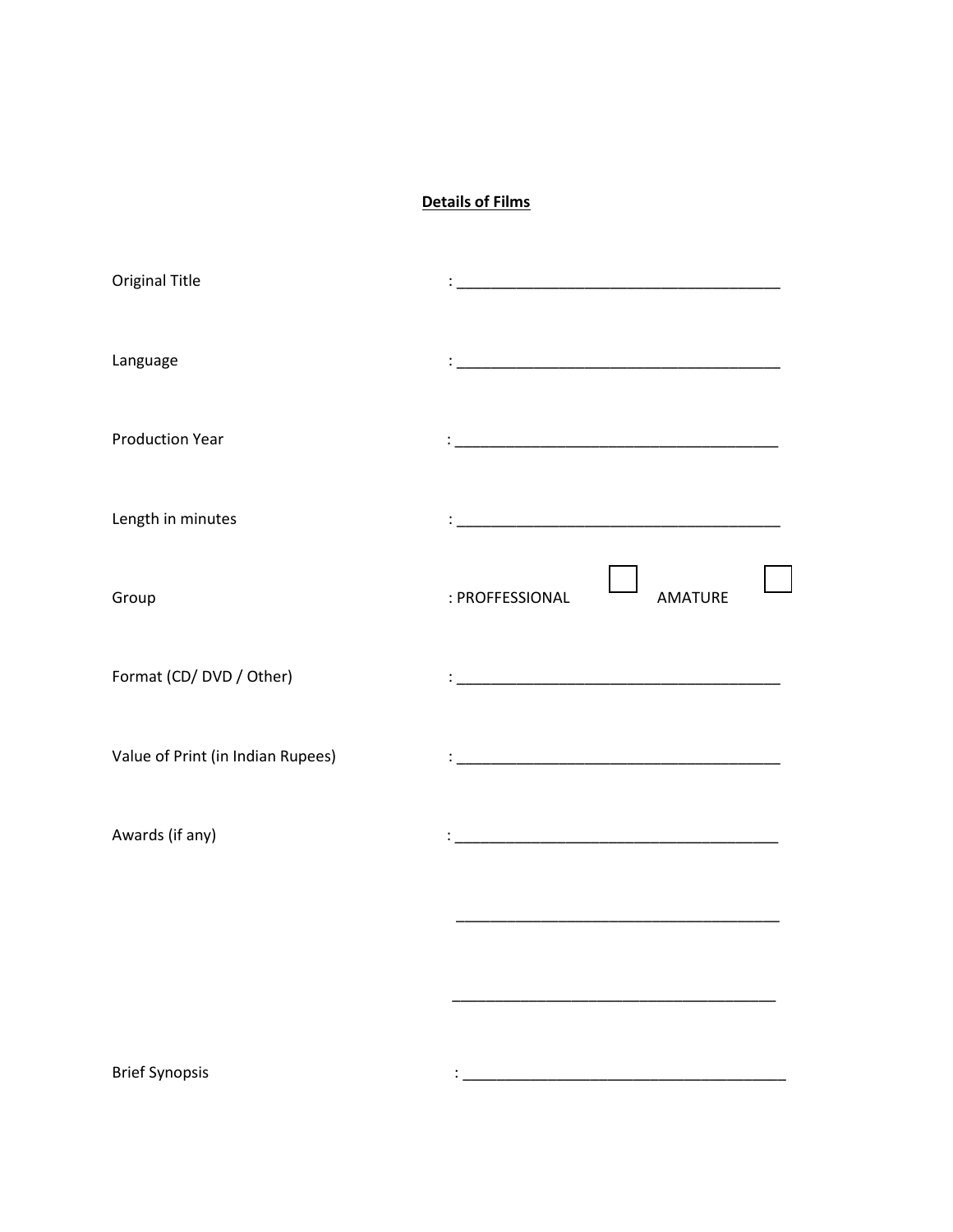#### **DETAILS OF PRODUCTION**

Name Address Telephone Email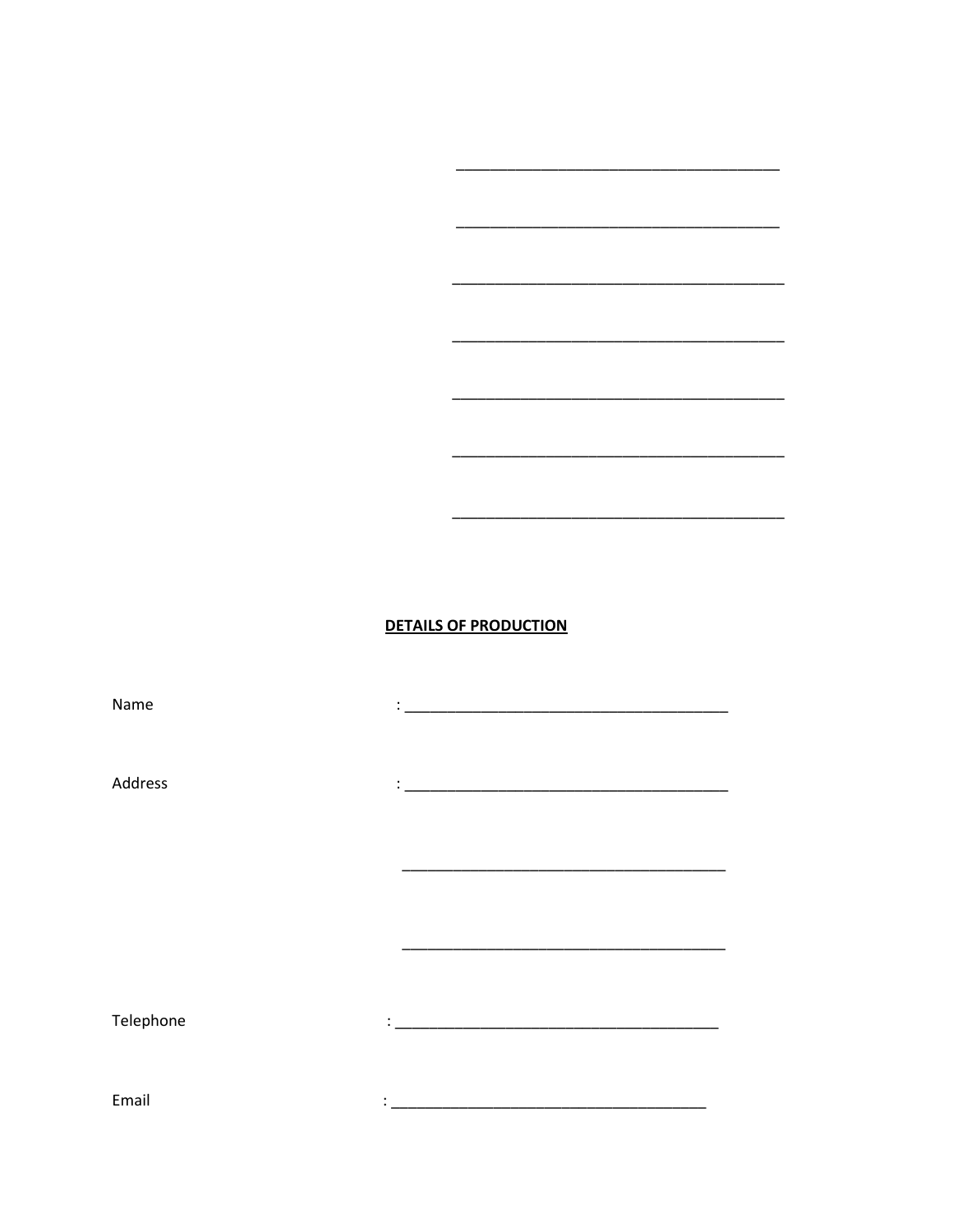### **DETAILS OF DIRECTOR**

| Name      | <u> 1980 - Jan James, Amerikaansk politiker (d. 1980)</u> |
|-----------|-----------------------------------------------------------|
|           |                                                           |
|           |                                                           |
|           |                                                           |
| Address   | ÷                                                         |
|           |                                                           |
|           |                                                           |
|           |                                                           |
|           |                                                           |
|           |                                                           |
|           |                                                           |
|           |                                                           |
|           |                                                           |
|           |                                                           |
|           |                                                           |
|           |                                                           |
| Telephone |                                                           |
|           |                                                           |
|           |                                                           |
|           |                                                           |
| Email     |                                                           |
|           |                                                           |

\_\_\_\_\_\_\_\_\_\_\_\_\_\_\_\_\_ \_\_\_\_\_\_\_\_\_\_\_\_\_\_\_\_\_\_\_

**I wish to submit my film for this competition.**

Name of Participant **Name of Participant** Signature of Participant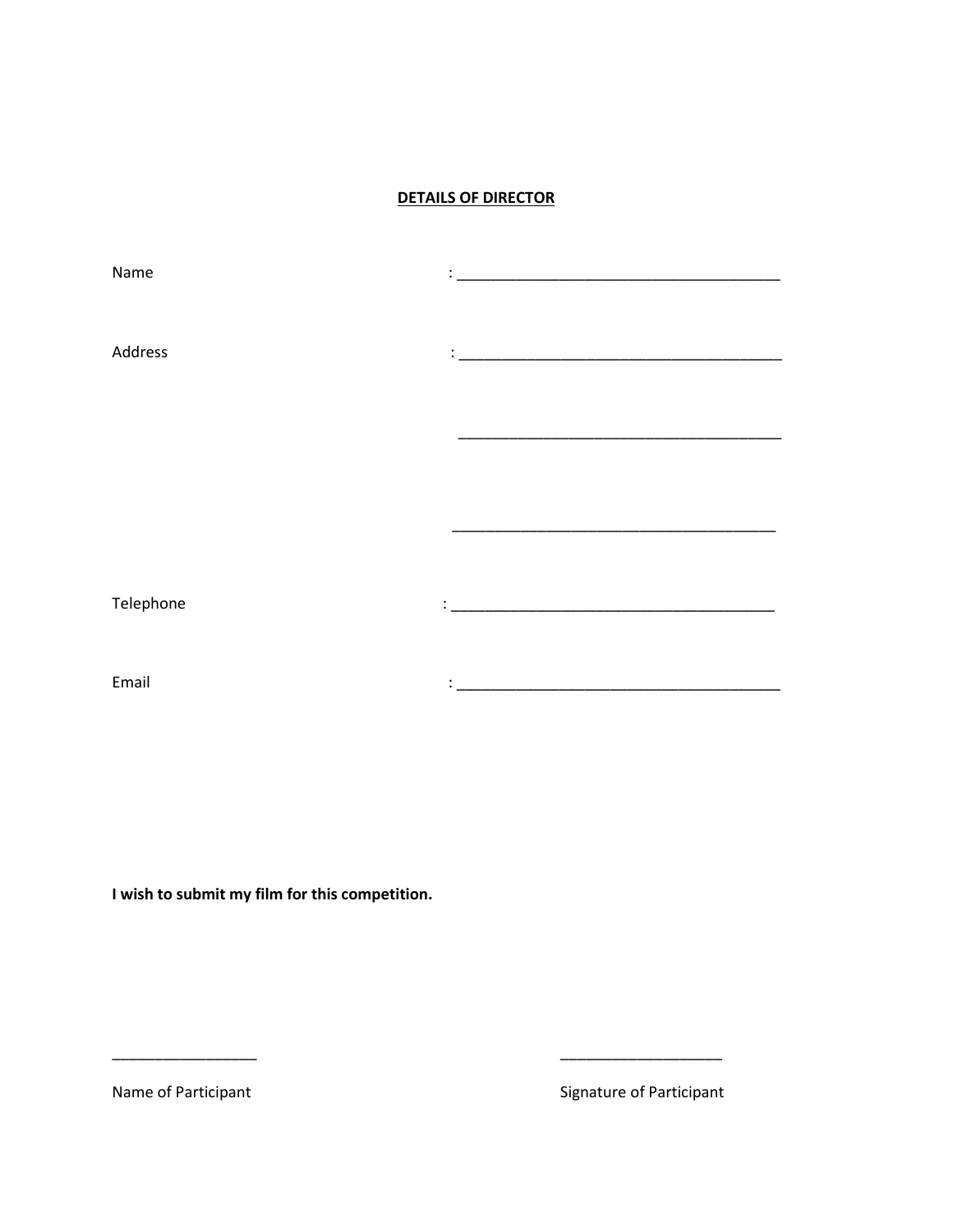#### **TERMS AND CONDITIONS**

- 1. The films submitted for this competition will become property of the organizers.
- 2. The contents or theme of the film should be for Awareness/Education/Information.
- 3. Last date for submission of films will be 06 May 2020. The films received after due date will not be considered for competition.
- 4. The films will be judged by experts in this field.
- 5. The result declared shall be final and no communication related to this in any manner will be entertained.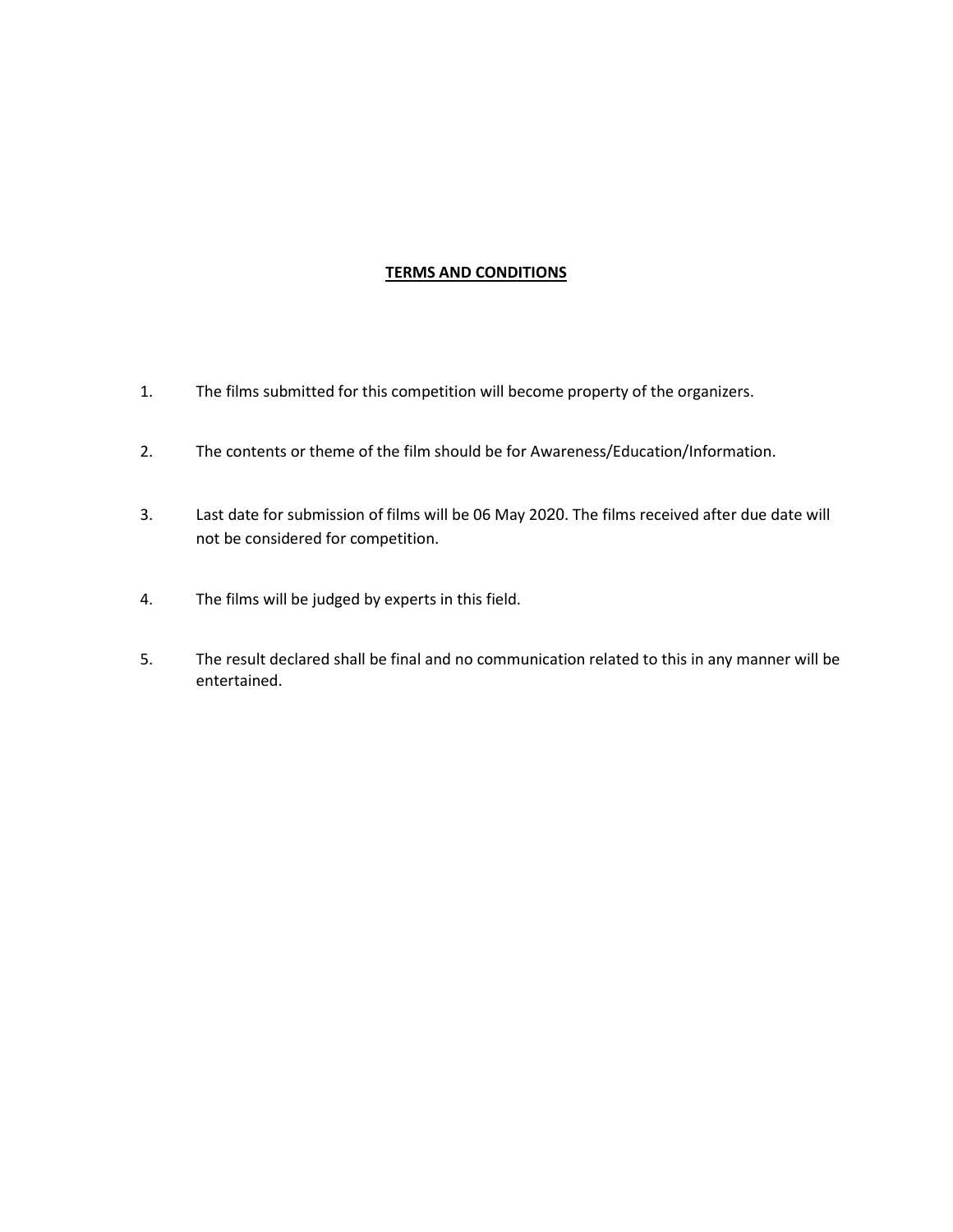# **Competition Rules & Regulations**

### **Purpose:**

To promote conservation of nature and public appreciation of biodiversity through the power of visual imagery.

To promote an awareness creation for changing our habits and attitudes towards environment.

- Promote excellence in the films from which man first learn about nature.
- Inspire greater interest in Earth's living riches.
- Illustrate the wonders of our nature world.
- Educate about the threats facing our planets biodiversity.
- Encourage enthusiasm for nature.
- Environment & impact of Human factor.
- Pollution & its Effects & Remedies.
- Pollution and Solutions.

### **Entry Requirements:**

- Entry is free.
- Entries must have been submitted on or before 06th May 2020 and the central force should be on aspects of nature and wildlife, environment and conservation issues, or, nature and people.
- The Maximum Duration of the Film should not be exceed more than 60 minutes.
- The production date of the film should be after  $1<sup>st</sup>$  Jan 2018.
- Entry should be made on DVD PAL.
- This competition will be in two groups : 1) Armature  $\&$  2) Professional
- Entrants should include following things with completed entry form:
	- 1) Digital copies of following in CD or DVD
		- a) Synopsys of the film.
		- b) Trailer.
		- c) Director's bio data.
		- d) Still Photographs (digital preferred) from each production for promotion of film.
		- e) The festival organizers will not responsible for damages or losses during the shipments.
		- f) Shipping cost, Customs and Insurance fees are to be borne by entrant. The festival organizers will not responsible for damages or losses of entries during the shipments.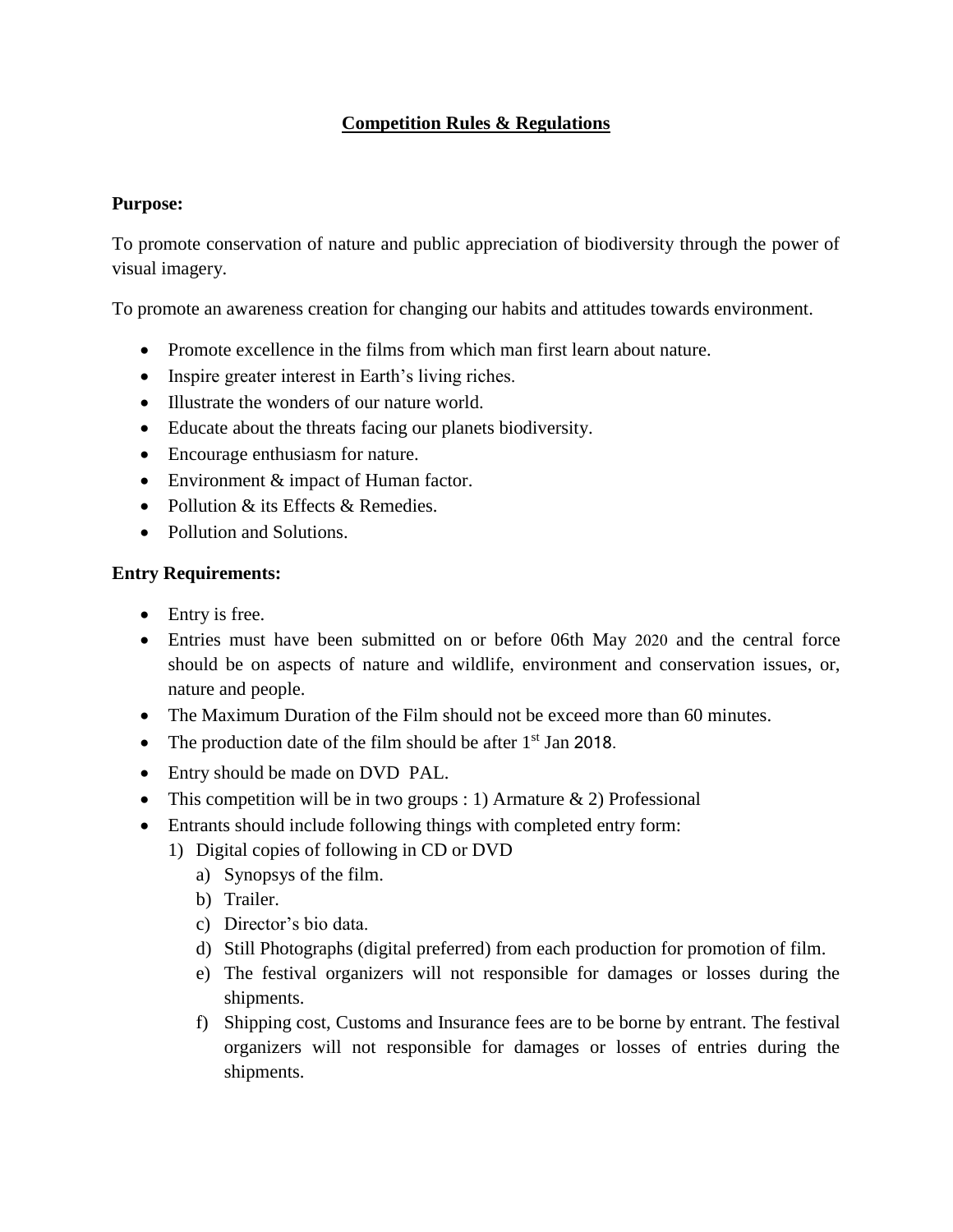- g) Entrant should clearly specify the group of entry, either **PROFESSIONAL** or **AMATURE** on the package
- Language of the film should be as following preference:
	- a) Marathi
	- b) Hindi
	- c) English or silent film

# **Publicity & Promotion:**

Entrant automatically grant consent for up to 3 minutes of each production submitted (in the absence of entry trailer) to be made available, free of charge for promotion tape of the festival, its website, for broadcast media, and for use in any reasonable way connected with the promotion of the festival both at the time of event and the month following. This film competition will be organized in association with Paryavaran Dakshata Manch.

Entrants automatically grant consent to Paryavaran Dakshta Mandal(Manch) and Maharashtra Pollution Control Board to use information on the entry form and accompanying photos in festival publications and on its website. Organizers may require to be used for news information material for Television, Print media, and others.

## **Entry Registration:**

- $\triangleright$  Entry registration will be closed on 06<sup>th</sup> May 2020.
- $\triangleright$  Entrant should download the entry form and, it will reach in Hard Copy only (with all required documents), to following address on or before closing date.

## **Judging:**

Entries will be screened and judged by the judging committee and **entries selected by the committee will be screened at festival.**

## **Second Nominees:**

Nominated films will be made available for free screening during the festival. After the festival, all DVD's of the finalist film will be retained by the festival organizers and will be screened free of charge at nonprofit screenings in line with purpose of the festival.